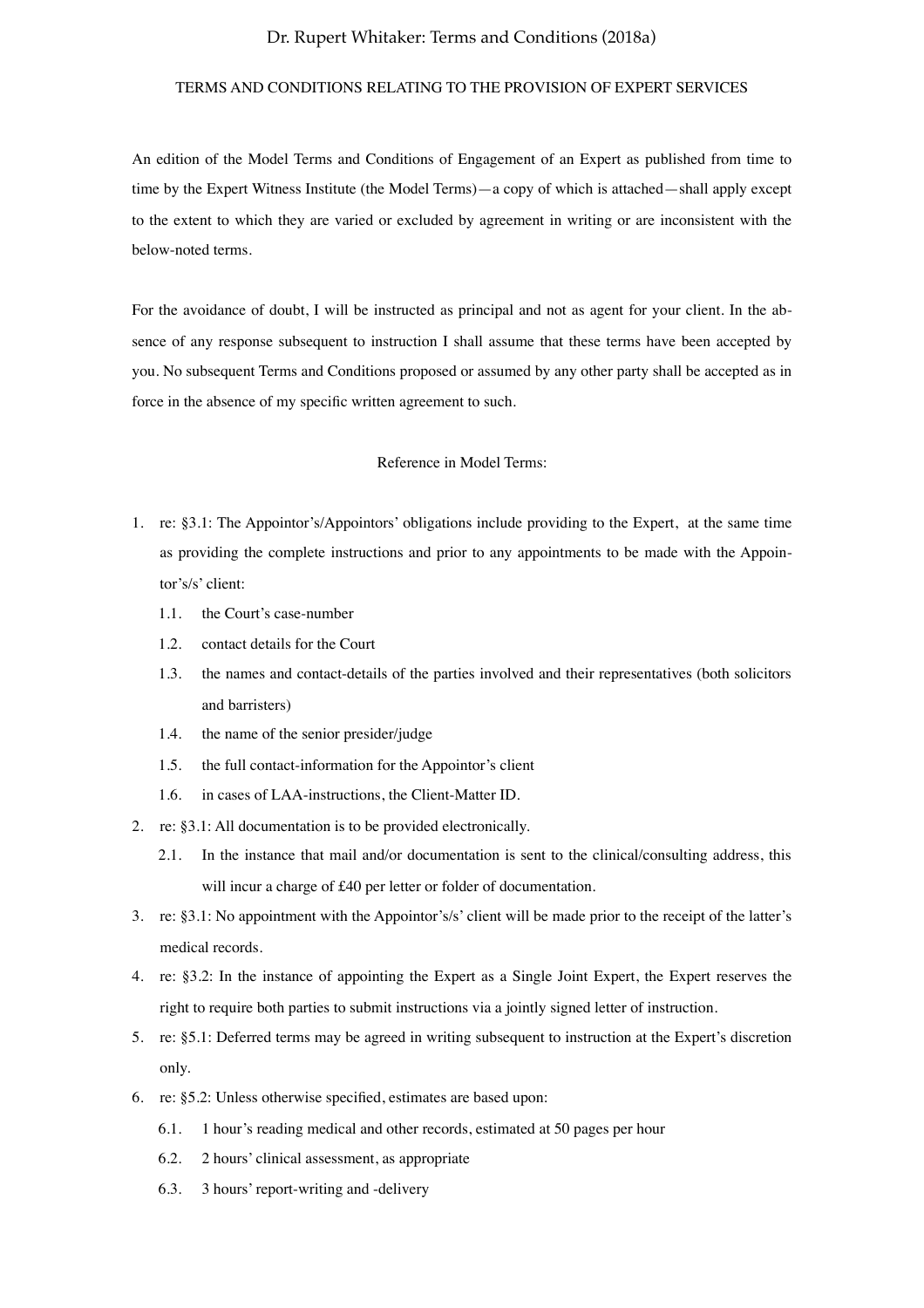- 6.4. Further use of professional time in relation to the instructed work is billed at the hourly rate, including but not limited to responding to clarificatory and further questions.
- 7. re: §5.2: The hourly rate for services is as follows:
	- 7.1. For privately funded cases, the Expert's hourly rate is **£120**.
	- 7.2. For publicly funded (LAA) cases, the relevant rates are per The Civil Legal Aid (Remuneration) (Amendment) Regulations 2015 and/or the The Criminal Legal Aid (Remuneration) (Amendment) Regulations 2018, as appropriate.
- 8. re: §5.2: Personnel working under the Expert's direction will be charged at an hourly rate appropriate to their skills and experience but not greater than the Expert's hourly rate.
- 9. re: §5.2: Subject to the timely provision of information to the Expert, the advice or report prepared in response to instructions will be delivered to the appointor within 20 working days from assessment of the client, not including notified absence-periods.
- 10. re:§5.3: The fee (excluding disbursements) for the advice or report prepared in response to the instructions is agreed at the above-stated hourly rate. No fixed-fee quotations are given or such conditions accepted.
- 11. re: §5.4: The Expert's rate for attending a hearing is **£1,000** for a full day or **£600** for part of a day, determination of which includes time spent travelling and waiting.
- 12. re: §5.5: Value Added Tax will not be added to the charges.
- 13. re: §5.6: Invoices may be delivered monthly or otherwise at longer intervals at the Expert's discretion, which time may be before an initial advice or report is delivered.
- 14. re: §5.6: Invoices are payable on demand. The Expert reserves the right to charge interest on overdue debts.
- 15. re: §5.10: Travel and waiting time is charged at £40 per hour, unless it is to attend Court.
- 16. re: §5.11:
	- 16.1. Where an appointment for an assessment has been made and agreed to by the appointor's client, a charge of £200 is incurred if there is less than 48 hours' notice given of cancellation or postponement of the assessment.
	- 16.2. Where the Expert is instructed to prepare for and attend Court, and for whatever reason those instructions are revoked, the Expert reserves the right to make a cancellation charge of **£300** if less than 48 hours' notice is given. Cancellation on the day of the hearing itself incurs the full fee for that day or half-day. whichever was booked.
- 17. re: §5.14: the Expert reserves the right to require payments on account as a condition for continuing work, including prior to initiation of work as a condition of accepting appointment/instruction.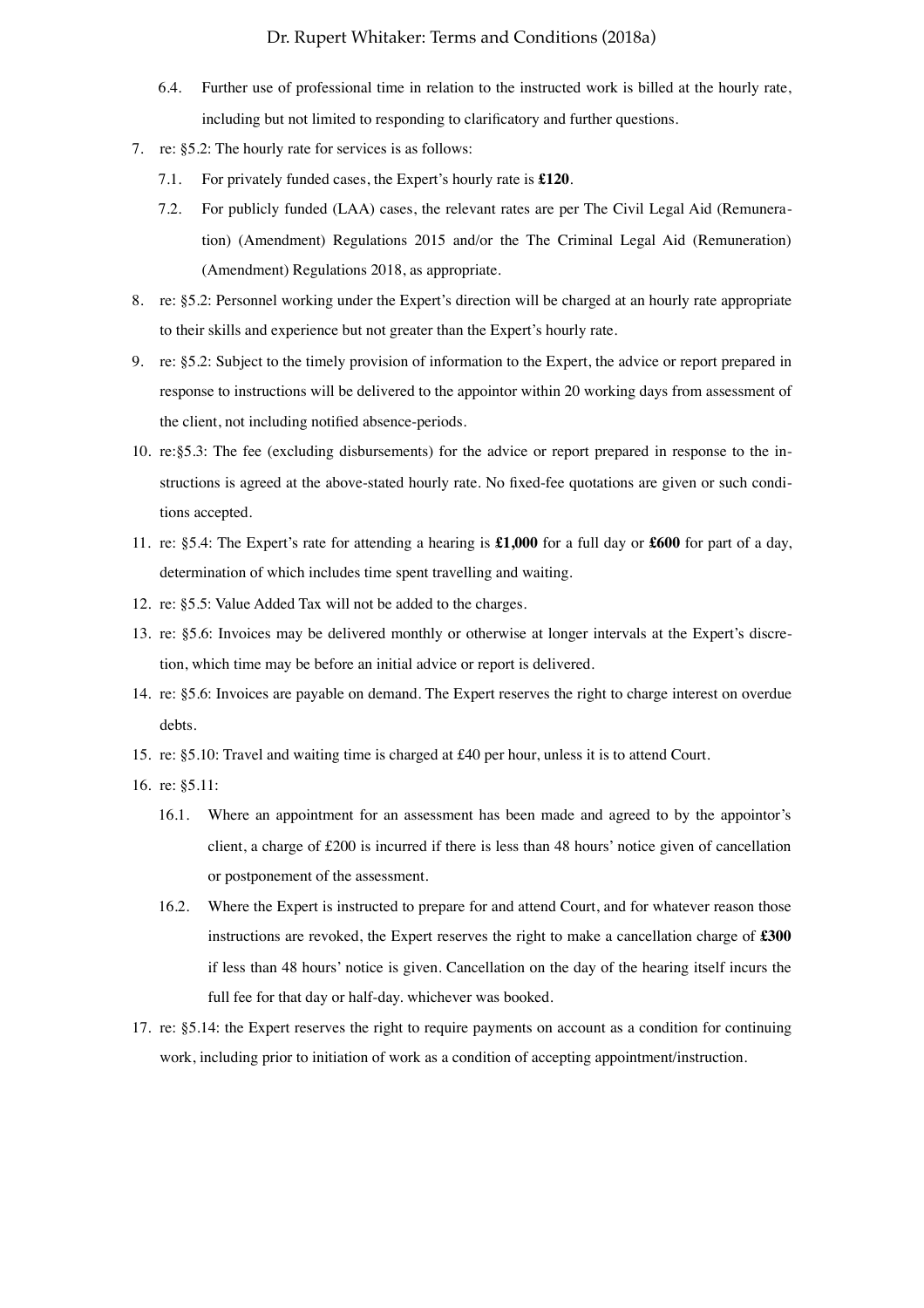### **Model Terms and Conditions of Engagement**

### 1. Introduction:

- 1.1. The Appointor(s) has/have engaged the Expert to advise or report in accordance with these Terms and Conditions of Engagement
- 1.2. The Civil Procedure Rules 1998 (the CPR) including any protocol approved thereunder, shall prevail over any part of this document which is inconsistent with the CPR.

### 2. Definitions:

- 2.1. Appointor(s) means the party or parties instructing the expert, which may be a solicitor, an insurance company, a Government department, a local authority, a corporate body, partnership or other firm or organisation and any individual who seeks advice or the provision of an expert report from the expert.
- 2.2. Instructions means the written statement of services required by the appointor of the expert including sufficient details of the relevant issue to enable the expert to comply with the Civil Procedure Rules 1998 and any order of the Court.
- 2.3. Court means any Court of Law, Tribunal or body concerned with the process of arbitration or dispute resolution.
- 2.4. Advisor means any expert who is retained to give advice on an issue before it becomes a matter for litigation under the CPR.
- 2.5. Party's Expert means an expert who is instructed to provide advice or a report by one or other of the parties to a dispute (claimant or defendant).
- 2.6. Single Joint Expert (SJE) means an expert who is appointed under the CPR Part 35.7 to submit expert evidence on a particular issue on behalf of all litigating parties.
- 2.7. The Client(s) means the parties, person(s), Government department, local authority, firm, or company on whose behalf the appointor(s) has instructed the expert to advise or prepare a report for the court.
- 2.8. Advice means the expert's opinion on an issue which lies within his field of competence or expertise to assist the instructing solicitor in deciding, e.g. (but not limited to), whether or not to initiate court-proceedings on behalf of the client.
- 2.9. Report means the written report prepared by the expert for the assistance of the Court in accordance with the CPR Part 35.10.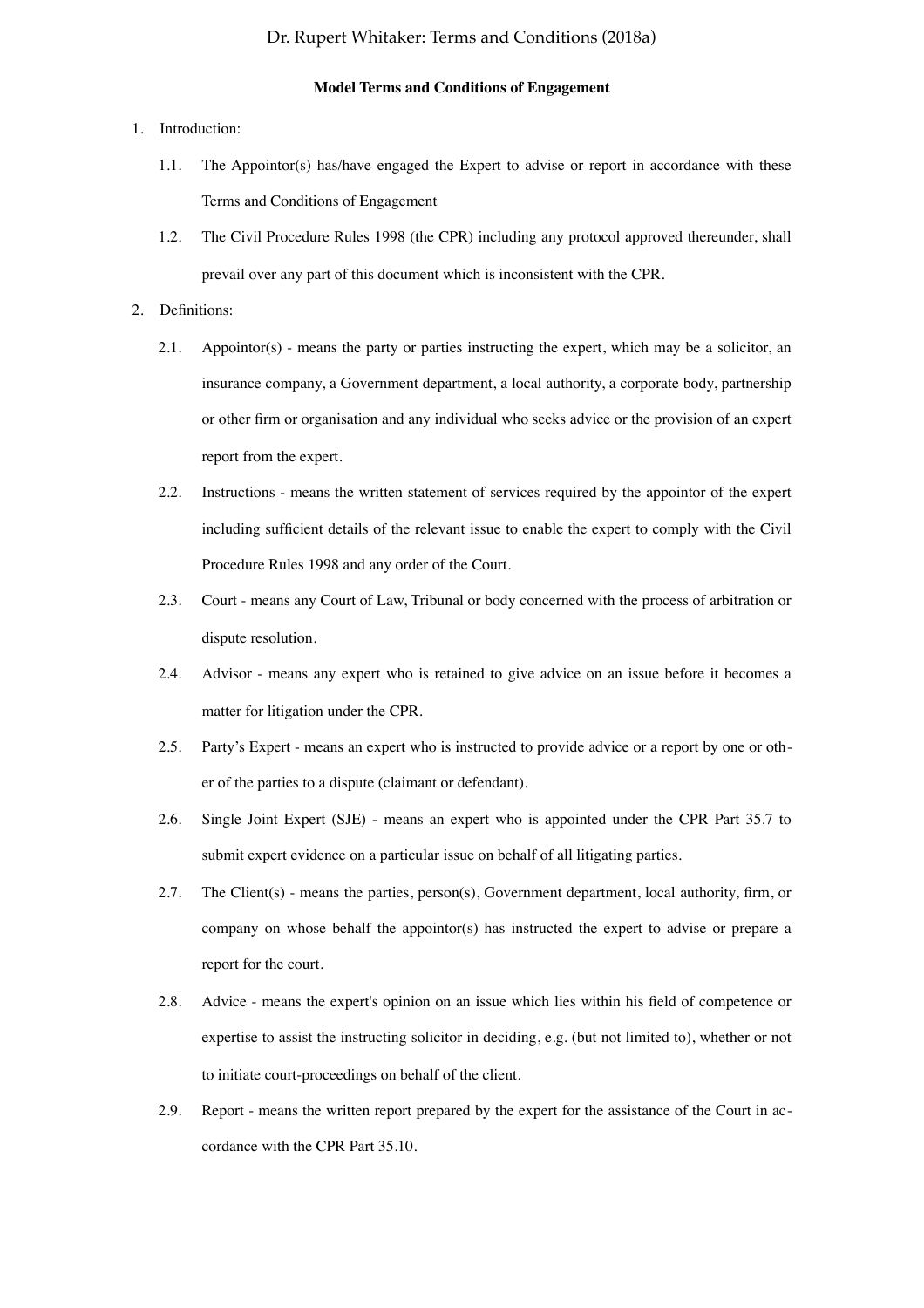- 2.10. Fees & Disbursements means the expert's professional charges for carrying out the appointor's instructions together with all reasonable expenses incurred in discharging these obligations such as relevant out of pocket expenses including car mileage, first class rail travel, business class air fares, reasonable refreshments and hotel accommodation where an overnight stay is necessary, together with the cost of photocopying, reproduction of diagrams and drawings and other similar expenses incurred in the production of the report, as set out in more detail in Clause 5.
- 2.11. Legal Aid means cases where the Legal Aid Agency or such other governmental authority as may be involved is funding a party in legal proceedings.
- 3. The Appointor's/Appointors' obligations:
	- 3.1. To provide clear written instructions and copies of all relevant documents.
	- 3.2. Where an SJE is appointed, all appointors shall either issue joint instructions or agree to a single set of instructions. The SJE shall not start work until such instructions have been received. Any appointor may issue separate additional instructions to the SJE, in which instance he must sent a copy to every other appointor.
	- 3.3. To keep the expert informed of and ascertain his availability for all relevant court dates. Where there is more than one appointor, the appointors should agree as to who is to accept that obligation.
	- 3.4. In legal aid cases, not to instruct the expert to start work until the Legal Aid Agency has granted prior authority, or the appointor is a contracted supplier with devolved powers in the relevant category of work.
	- 3.5. To deal promptly with the Expert's requests for information and/or further instructions.
	- 3.6. To promptly inform the Expert of the making of any Court Order affecting the Expert and supply the Expert with a copy thereof.
	- 3.7. Unless otherwise agreed, to ensure that the estimated fee for an advice and/or report is at a cost proportionate to the sums in issue prior to the estimate's acceptance.
- 4. The Expert's obligations:
	- 4.1. The expert's over-riding duty is to the Court and he must act with objectivity and independence in carrying out his instructions.
	- 4.2. Only to accept appointments where he has relevant qualifications and experience.
	- 4.3. To advise the appointor(s) of any conflict of interest (actual or perceived).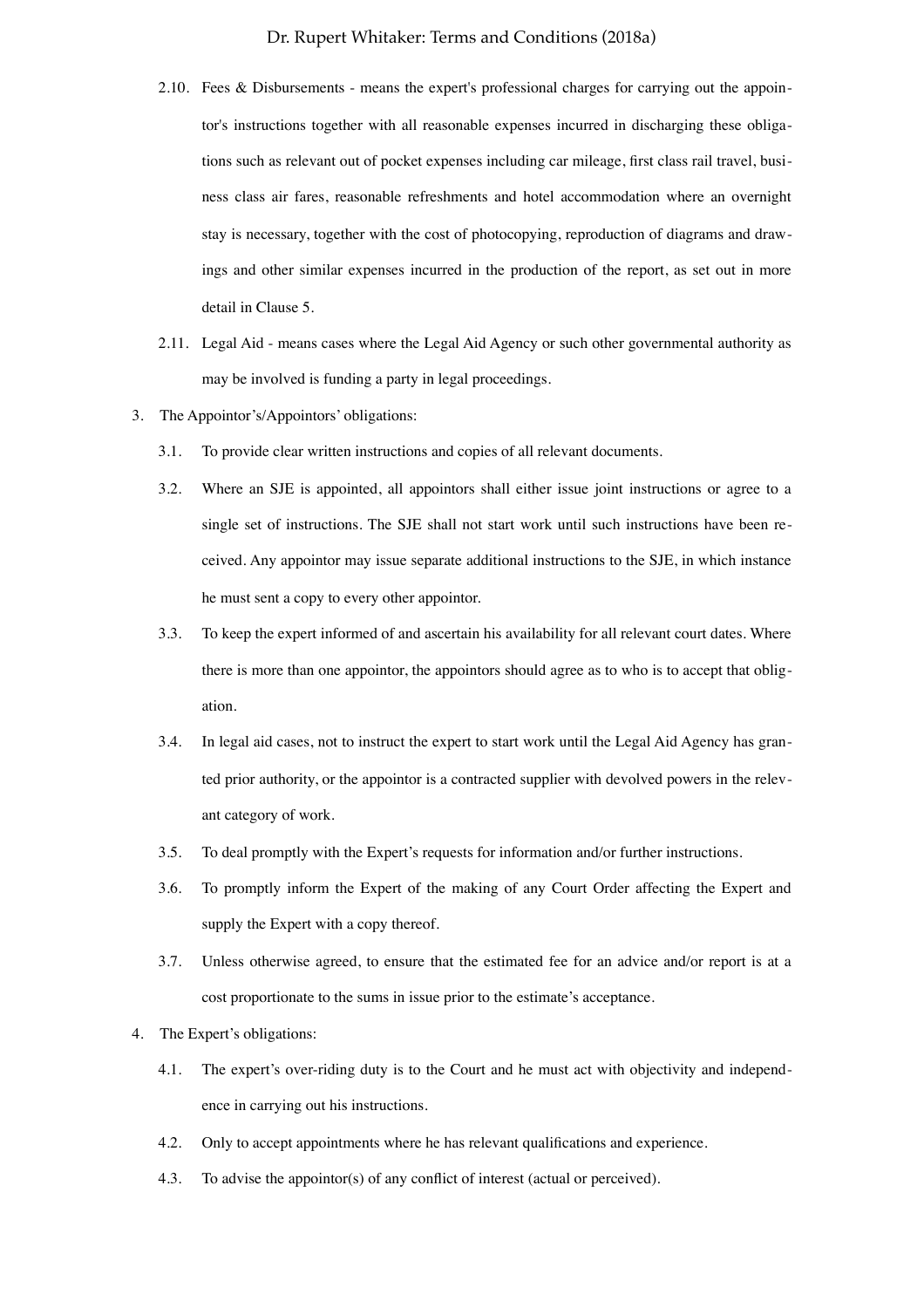- 4.4. To use skill and care when carrying out his instructions.
- 4.5. When instructed to report to the Court, to do so in compliance with the relevant requirements of the CPR (including Practice Directions and any approved protocols) and within any agreed time-limit.
- 4.6. When ordered to meet with an expert for an opposing party, to conduct such meeting in accordance with the CPR as defined immediately above.
- 4.7. To deal with written questions from an opposing party on his report within any time-limit set by the Court, such replies to form part of the expert's report.
- 4.8. To deal with all other matters promptly and where appropriate, within any time-limits agreed by the appointor or set by the court.
- 4.9. Where the expert becomes aware that his costs are likely to exceed any estimate or quotation given at an earlier date, he must inform the appointor(s) immediately.
- 4.10. To make himself available for court-hearings, conferences and other meetings.
- 4.11. To preserve confidentiality.
- 4.12. To remain objective and impartial.
- 4.13. When acting as an SJE, to conduct himself in a manner consistent with the principles of fairness and transparency.
- 5. Fees and Disbursements:
	- 5.1. For the avoidance of doubt, no instructions can be accepted where payment is contingent on the outcome of the case. Where deferred terms have been agreed, that fact, together with a statement of interest or enhanced rates applicable to the appointment will be specified in Section 1.
	- 5.2. The basis of fees and estimated date for delivery of advice/report are specified in the expert's terms.
	- 5.3. Wherever possible, the fee shall be agreed in advance, or an estimate provided to the appointor(s).
	- 5.4. The charging basis for attendance at a hearing (e.g. fixed fee or hourly/daily (and half daily) rate) is specified in Section 1.
	- 5.5. If value added tax (VAT) is to be added that fact and the applicable rate will be specified in section 1.